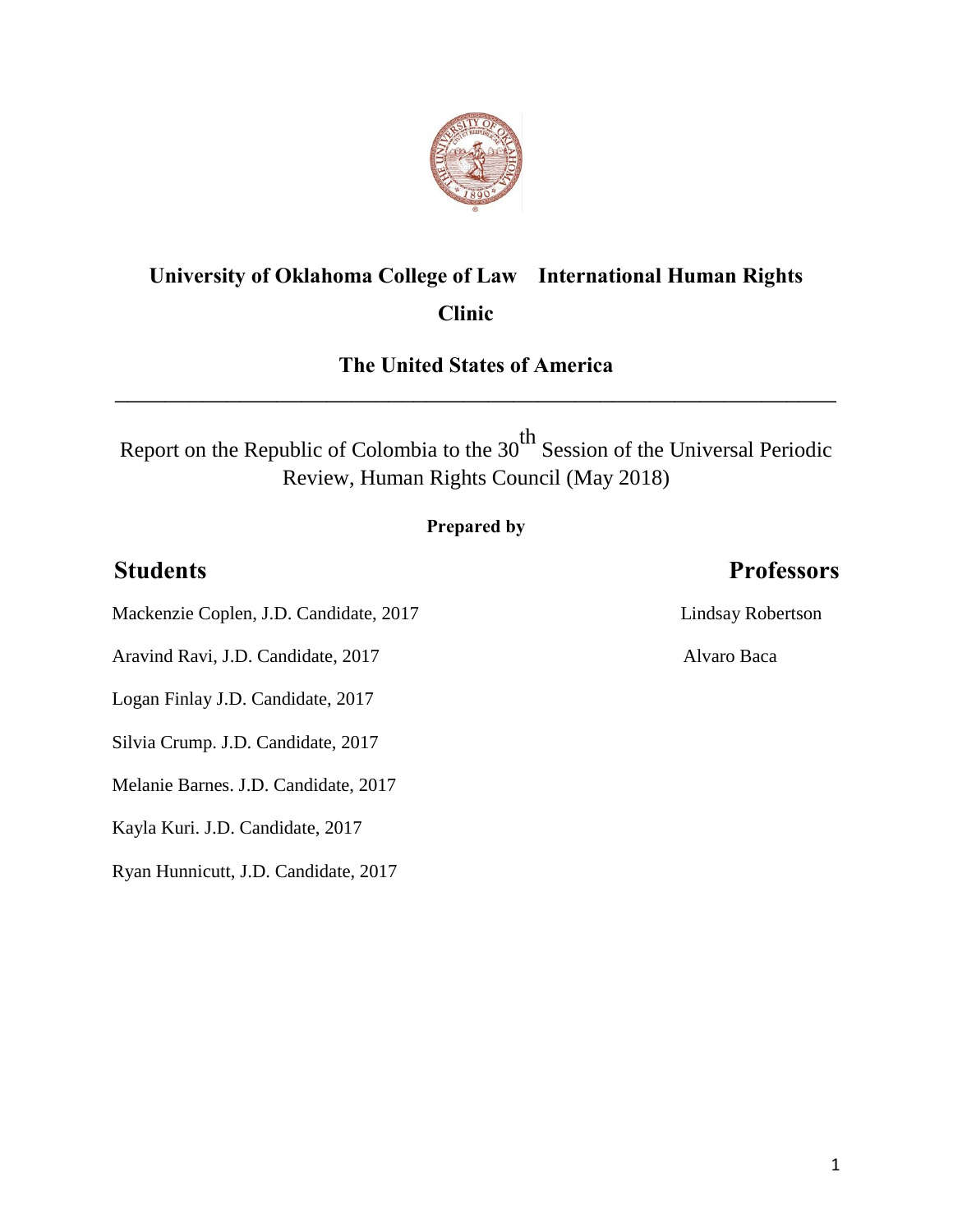#### **October 5, 2017**

#### **Executive Summary**

The International Human Rights Clinic of the University of Oklahoma College of Law (IHRC-OU) (United States of America) submits the following report on the Republic of Colombia to the 30 Session of the Universal Periodic Review, Human Rights Council. This report concerns indigenous peoples of Colombia and how has implemented the recommendations received during its first review. Specifically, the report focuses on the selected areas of (1) **Safe Drinking Water for Guajira Region**; (II) **Prevention of Physical and Cultural Extinction of Indigenous Peoples**; (III) **Racial Discrimination and Affirmative Action Measures**; (IV) **Good Practice of Business and Human Rights in Colombia**; and (V) **Legal framework for access to Potable Water**. The purpose of this report is to provide a balanced view of indigenous concerns in Colombia and recommend measures to address these concerns. The IHRC-OU notes the commitment expressed by Colombia to continue to develop and improve the rights of ingenious peoples.

#### **I. Safe Drinking Water for Guajira Region.**

International Provisions: IACHR, Precautionary Measures No. 51/15 – Children and adolescents of the communities of Uribía, Manuare, Riohacha, and Maicao of the Wayúu people, in the department of the Guajira, Colombia, December 11, 2015, para. 26(a)(ii). The IACHR requested to the State of Colombia to adopt the necessary measures, so that the beneficiary communities have, as soon as possible, access to drinking water in a sustainable and sufficient way for the subsistence of children, and adolescents. The IACHR urges the State of Colombia to act because members of the Wayúu community are in a serious and urgent situation. The Precautionary Measures No.51/15 granted on December 11, 2015 have not yet been lifted by the IACHR. However, the State of Colombia has implemented and continues to implement potential solutions for the water crisis of the Wayúu people. The National Economic and Social Policy Council provides for potable water and sewer systems in rural areas by promoting access through specifically tailored solutions for each community. In addition, the Ministry of Housing has developed the Rural Water and Sanitation Supply Program to guarantee that the Wayúu people will have access to adequate drinking water.

Domestic Undertakings: The Committee on the Elimination of Racial Discrimination (CERD/C/COL/CO/15-16) at its eighty-seventh session from August 3 to 28, 2015 para 36, urges the State party to take urgent steps to ensure access to water by the Wayúu people. The Committee recommended that the State of Colombia provide and ensure access to safe, potable drinking water and sanitation to indigenous population, including the Wayúu population in Guajira. In addition, the Committee recommended that the government take the necessary steps to guarantee that the mining industry is not negatively impacting the indigenous population's access to safe drinking water. These recommendations include finding methods of desalinating the water brought to the indigenous populations. The Committee specifically asks the government to act urgently regarding the Wayúu community and the Rancheria River in the Guajira region of Colombia. Additionally, in 2014 the Ombudsman's office constructed a report, "Humanitarian Crisis in the Guajira," para. 3, and found 37,000 cases of malnutrition. However, the State of Colombia has attempted to offer support by occasionally bringing food and water to the Wayúu community.

#### Recommendations: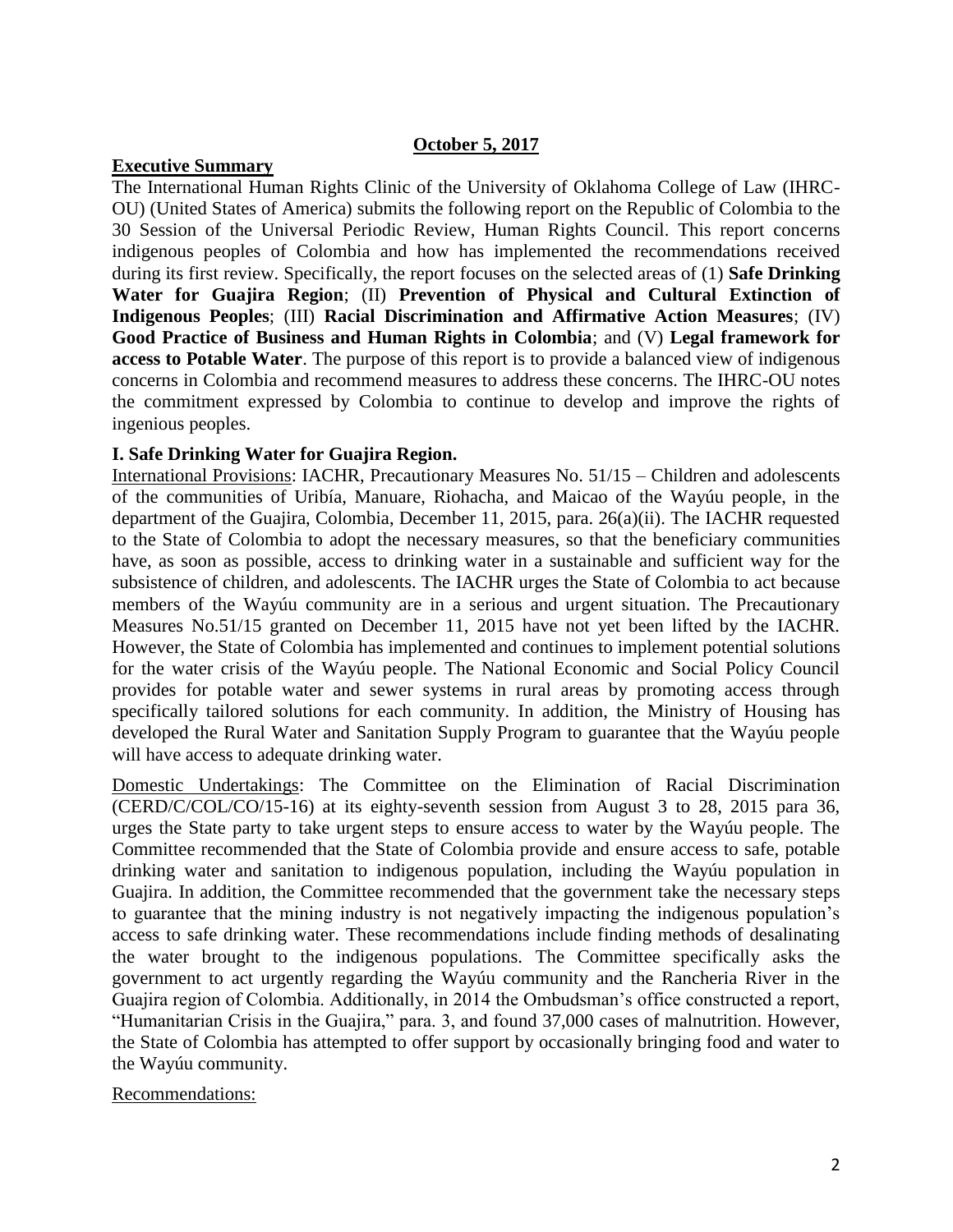- Government should work with the Wayúu people of the Guajira Region to construct and engineer channels that will enable access to safe drinking water.
- Create methods of sterilizing and desalination of that water in order for it to be safe and accessible.
- Conduct a study on how the coal mining industry is affecting the Wayúu people in the Guajira.

### **II. Prevention of Physical and Cultural Extinction of Indigenous Peoples**

International Implementation: The Committee on the Elimination of Racial Discrimination (CERD/C/COL/CO/15-16) at its eighty-seventh session (3 to 28 August 2015) recommended in paragraph 41 that the State party ratify the Optional Protocol to the International Covenant on Economic, Social and Cultural Rights. The state party has not implemented this obligation.

Domestic Undertakings: The Committee on the Elimination of Racial Discrimination (CERD/C/COL/CO/15-16) at its eighty-seventh session (3 to 28 August 2015) recommended in paragraph 16 that the State party expedite the design and implementation of effective ethnic protection plans for peoples recognized as at risk of physical or cultural extinction and the inclusion of peoples during plan development and in paragraph 38 take the necessary steps to ensure that ethnic education and intercultural education promote and preserve the cultural identity of indigenous and Afro-Colombian peoples. The State party is in the process of implementing the CERD's recommendations with the adoption of Native Languages Act No. 1381, guaranteeing the preservation, safe-guarding, and strengthening of indigenous languages, and with the establishment of the "Programme to Guarantee the Rights of Indigenous Peoples."

The Committee of Economic, Social, and Cultural Rights (E/C.12/COL/CO/5) at its forty-fourth session from 3 May to 21 May 2010 recommended in paragraph 29 the State take immediate measures to ensure access to free and compulsory primary education to all children without discrimination, and in paragraph 30, the Committee recommended the State party take all necessary measures to combat illiteracy, including conducting awareness campaigns to sensitize parents, particularly indigenous, Afro-Colombian, and rural-residing peoples, to the importance of education for children. The State party has partially implemented the Committee's recommendations through the creation of the National Development Plan that outlines the strategy planned to make Colombia the most educated state in Latin America by 2025. Additionally, Colombia has reallocated resources to give priority to areas facing the greatest challenges in providing compulsory education.

The Working Group on the Universal Periodic Review (A/HRC/24/6) at its twenty-fourth session on April 23, 2013 indicated that recommendations 116.93, 116.101, 116.109, and 116.111 made by Congo, State of Palestine, Egypt, and New Zealand were examined by Colombia and enjoyed its support. The State party has partially implemented these recommendations with the establishment of the National Development Plan and the "Programme to Guarantee the Rights of Indigenous People."

Recommendations:

• Continue work towards the CERD recommendations regarding design and implementation of ethnic protections plans for the indigenous groups recognized as at risk of physical or cultural extinction and the promotion and preservation of the cultural identity of indigenous and Afro-Colombian peoples.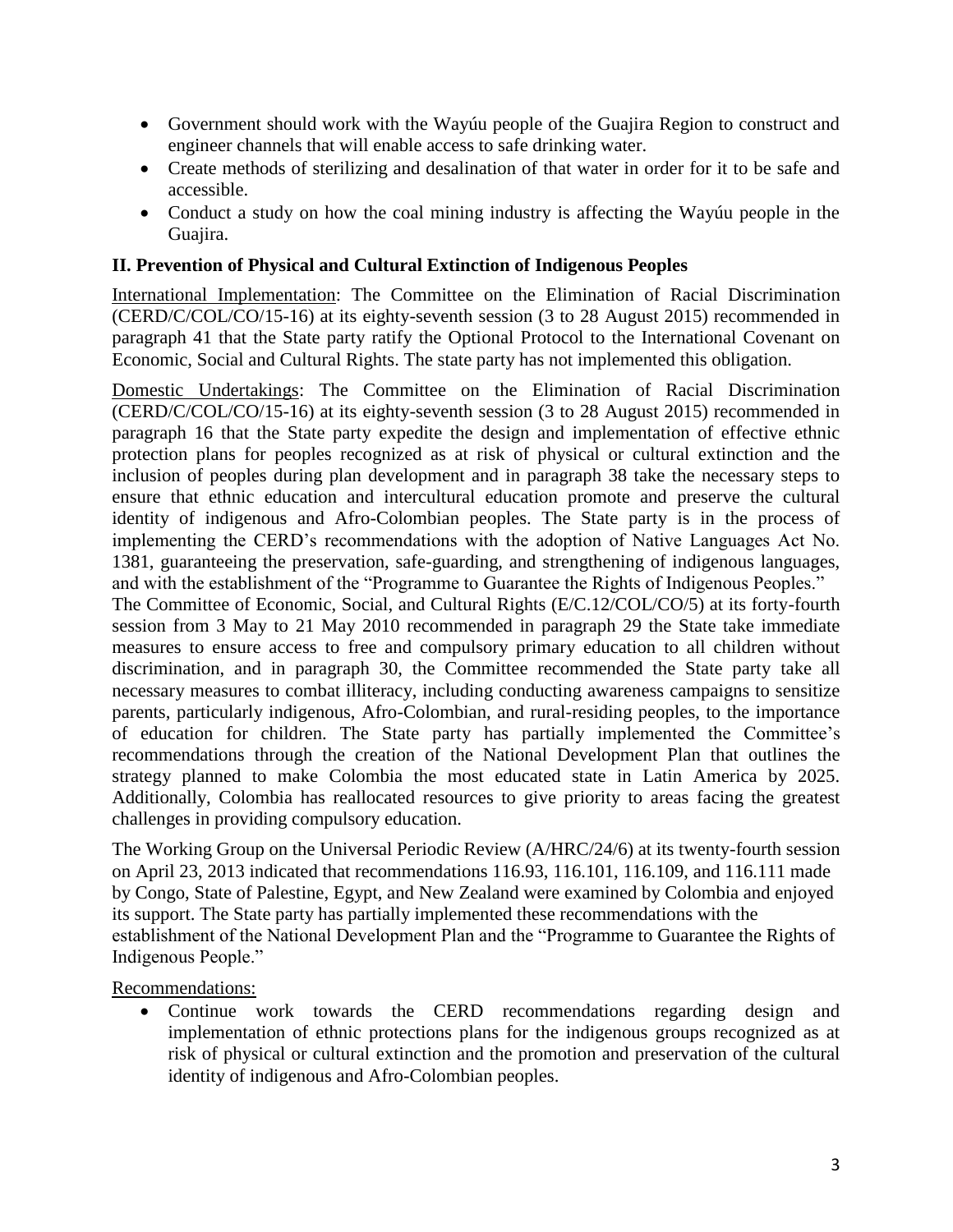- Continue to work towards the ESCR recommendations regarding the State ensure access to free and compulsory primary education without discrimination.
- Develop campaigns to inform indigenous and Afro-Colombian peoples on the importance of primary education for children and to promote literacy of the populations.

#### **III. Racial Discrimination and Affirmative Action Measures**

International Implementation: The Committee on the Elimination of Racial Discrimination (CERD/C/COL/CO/15-16) at its eighty-seventh session (3 to 28 August 2015) paragraph 41 recommends the State party ratify the Inter-American Convention against Racism, Racial Discrimination and Related Forms of Intolerance. Likewise, Colombia has yet to ratify the Inter-America Convention against all Forms of Discrimination and Intolerance.

Domestic Undertakings: The Committee on the Elimination of Racial Discrimination (CERD/C/COL/CO/15-16) at its eighty-seventh session (3 to 28 August 2015) paragraph 10 recommends the State party introduce a definition of racial discrimination into its legislation in accordance with article 1, paragraph 1, of the Convention. The Committee urges the State party to take the necessary measures to ensure the effective implementation of the Act by carrying out thorough investigations of cases of racial discrimination and adequately punishing those responsible. Colombia passed Act 1482 in 2011, which criminalizes acts of racial discrimination. The Act criminalizes acts that constitute harassment based on race and national origin but makes no mention of color or ethnic origin. The Convention's definition of racial discrimination includes race, color, lineage, or ethnic origin. Colombia has not moved to broaden their definition of racial discrimination.

The Committee on the Elimination of Racial Discrimination (CERD/C/COL/CO/15-16) at its eighty-seventh session (3 to 28 August 2015) paragraph 34 recommend the State party allocate adequate resources to the health sector and redouble its efforts to ensure accessibility, availability, affordability and quality of health care, paying particular attention to the needs of indigenous and Afro-Colombian peoples. The Ministry of Health and Social Security actively participates in two national forums for dialogue with the indigenous peoples: the Standing Committee for Consultation with Indigenous Peoples and Organizations and the Standing Committee's Subcommittee on Health.

These consultations with indigenous peoples have resulted in a series of actions to bolster indigenous medicine and promote intercultural adjustments for the provision of differentiated health care including: inclusion of a special section on indigenous health in the 10-year public health plan; implementation of the healthy environment strategy in indigenous communities using a differentiated approach; design of specific and intercultural health models for the indigenous peoples; Indigenous and Intercultural Health System. In addition, in 2011 the Ministry of Health and Social Security also set up and now actively participates in the National Social Security Committee for the Afro-Colombian Communities and the Roma Health Committee, two forums for joint drafting of public health policies, established in compliance with the undertakings made with these groups under annex IV, chapter 1.1, of Act No. 1450 of 2011, on (finalization of the prior consultation with ethnic groups on the National Development Plan 2010–2014).

Recommendations:

 Ratify the Inter-America Convention against all Forms of Discrimination and Intolerance. Likewise, ratify the Inter-American Convention against Racism, Racial Discrimination and Related Forms of Intolerance.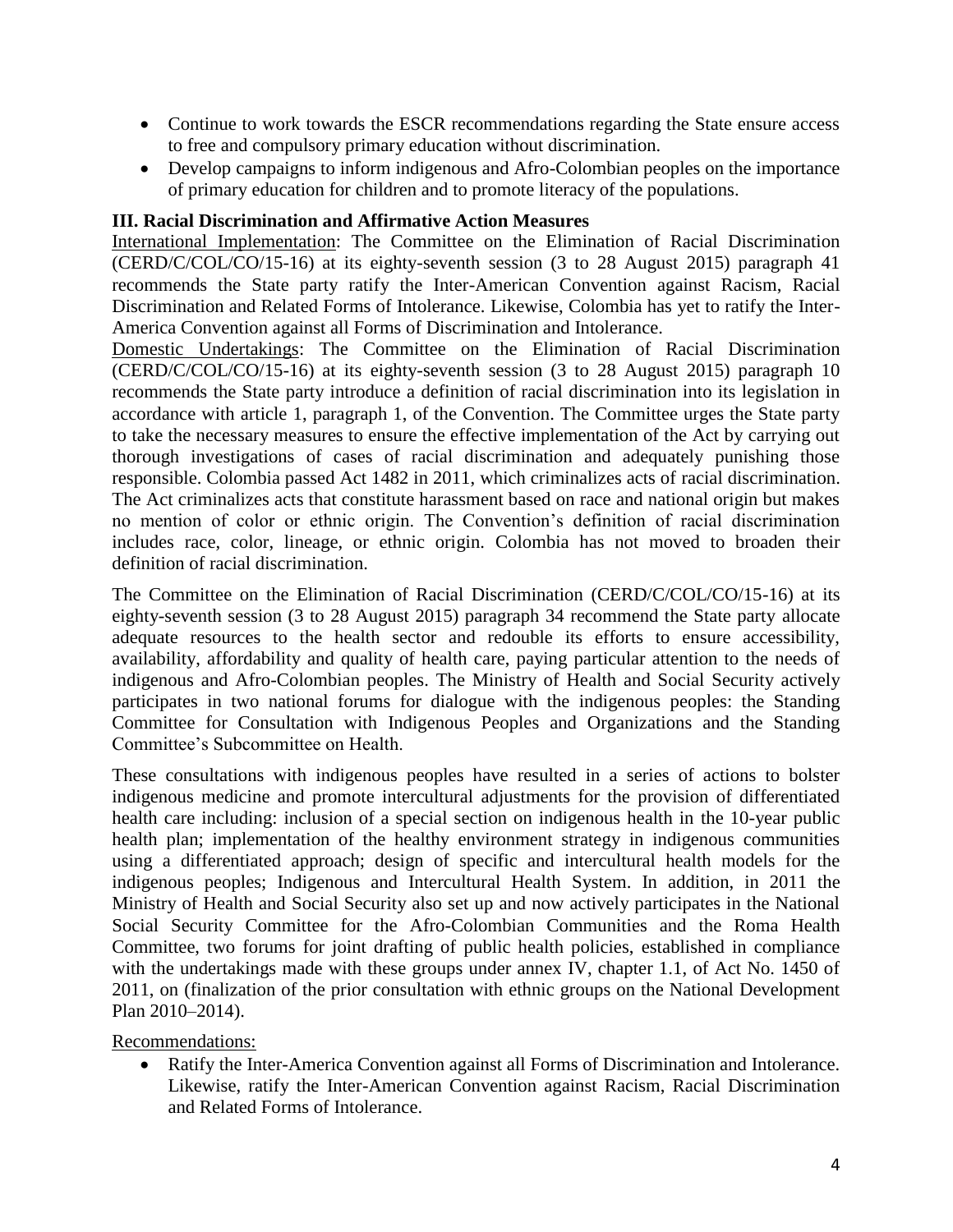- Amend current legislation to expand the definition of racial discrimination to be in accordance with Article 1, Paragraph 1 of the Convention.
- Expand the National Agency for Overcoming Extreme Poverty to offer more services to Afro-Colombians.
- Increase resources sent to Afro-Colombians and increase efforts to ensure accessibility, availability, affordability and quality of health care to the indigenous and Afro-Colombian peoples.

#### **IV. Good Practice of Business and Human Rights in Colombia.**

International obligations: IHRC welcomed efforts to promote good practice between the Guiding Principles on Business and Human Rights and the rights of indigenous peoples. Colombia is in the process of implementing good practices. Companies like Repsol have started this process and leading the way in creating a template for good practice that Colombia can use with future companies and businesses.

The close collaboration between the State party and the United Nations Development Program (UNDP) has formed a mechanism in which this can be accomplished and where the indigenous peoples can receive needed forms of compensation, like water systems, and have them implemented quickly.

Domestic Undertakings: The Working Group on the Universal Periodic Review (A/HRC/24/6) at its twenty-fourth session (April 23, 2013) indicated that recommendations, No. 116.36 to continue its efforts to introduce a human rights perspective in business and trade made by the Philippines and were examined by Colombia and enjoy their support.

The Committee on the Elimination of Racial Discrimination (CERD/C/COL/CO/15-16) at its eighty-seventh session (3 to 28 August 2015) recommended in paragraph 24 that encourages the State party to, "guarantee the full and effective enjoyment by indigenous and Afro- Colombian peoples of their rights over the lands, territories and natural resources that they occupy or use, in the face of incursions by outsiders who exploit natural resources, both legally and illegally." Also, they urge that the State party, "Guarantee that indigenous and Afro-Colombian peoples affected by natural resource activities in their territories receive compensation for damage or loss suffered and participate in the benefits arising out of such activities." These have been partially implemented and are in the process of being more fully implemented by the State. Recommendations:

- Consider creating a good practice and guidelines for corporations working with indigenous groups on their lands for the exploitation of natural resources.
- Consider creating easier communication between the Indigenous leaders and the central government of Colombia.
- Require all corporations working on indigenous lands to abide by tribal laws.
- Require all corporations working on indigenous lands to recognize these populations as the owner of such lands and resources.
- Require corporations to follow set guidelines to avoid any human rights violations of the indigenous peoples or their lands.

#### **V. Legal framework for access to Potable Water.**

International obligations and its implementation: Colombia has ratified the International Covenant on Economic, Social and Cultural Rights (ICESCR) the International Covenant on Civil and Political Rights (ICCPR), the Convention on the Rights of the Child (CRC) the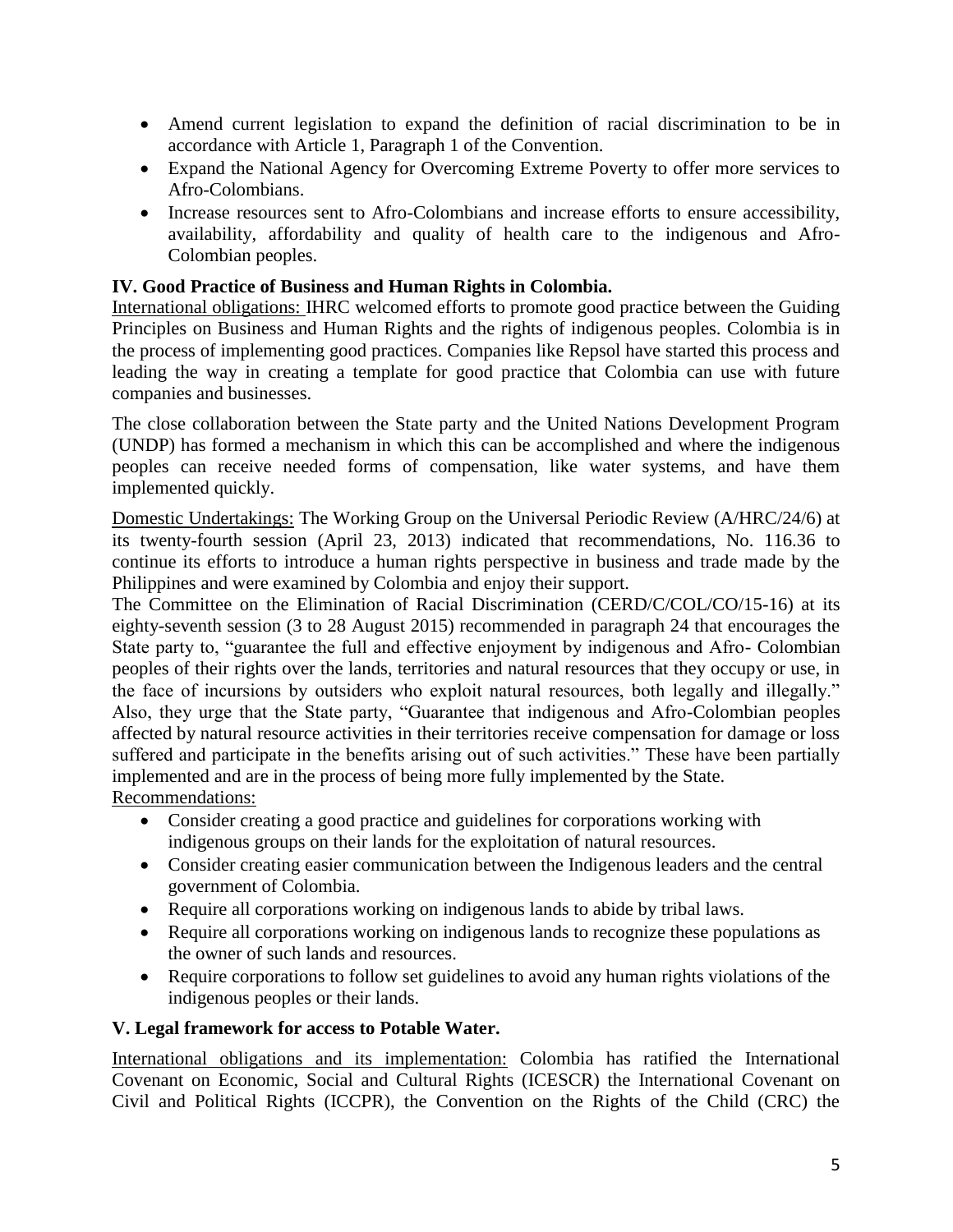Convention on the Elimination of All Forms of Discrimination against Women (CEDAW). These international instruments include legal obligations relating to the human rights to water and sanitation.

In accordance with these international frameworks, the rights for access to water in the Wayúu community next to the Rancheria River in the Guajira region of Colombia are inconsistent and poor application. The amount of liters of water per day supplied by the State to the Wayúu community is unknown. In this regard, according to international standards, most people need a minimum of 7.5 liters per day per person to meet all their basic needs, including food and hygiene, this insufficient lack of water has exposed to the Community to a serious and urgent situation of risks and disease because the water of the Rancheria River are blocked for floodgates of a dam. In 2009 the Special Rapporteur on the situation of human rights and fundamental freedoms of indigenous people has highlighted the shortage of useable water for indigenous peoples in Columbia as a human rights crisis.

Domestic Undertakings and its implementation: Since the last evaluation, Columbia has worked with both international business partners and the UN to improve the access to potable water in the Guarija peninsula. Specifically, by partnering with the United Nations Development Program (UNDP). More than 3,000 people have managed to get access to drinking water. The construction of two small wells and four jagüeyes have benefited 1,600 people from 18 communities. 1,200 wells and mills in the region will have ongoing maintenance that will benefit 650 families. 180 families are participating in the food production program.

The local indigenous communities are trained to repair the water wells and windmills themselves, certifying 25 technicians who will benefit 650 families.

It is essential to point out that, the rights for access to water in the Wayúu community next to the Rancheria River in the Guajira region, were recognized by ruling of the Supreme Court of Colombia in 2016, which ordered to open the floodgates of this dam and release water back into the Rancheria River through its natural flow.

Nonetheless, the State has failure to enforce the 2016 judgment by the Supreme Court of Justice of Colombia that ordered open the floodgates of this dam

Recommendations:

- Continue to work with the UNDP and other partners to bring water to the indigenous people of the Guarija peninsula. Increasing funding for the drilling, maintenance and repair of underground water in the Guarija peninsula.
- Take steps to enforce the 2016 judgment of the Supreme Court of Justice of Colombia that ordered open the floodgates of this dam and release water back into the Rancheria River through its natural flow. Considering a constitutional amendment that would guarantee access to water for indigenous peoples, structured so as to protect the indigenous people from domestic actions, third party actors, and multinational corporations.
- Incorporate in the next report information about the quantity and type of water delivered per day to the Guajira region of Colombia. Ie. Drinking water in bottles, tanks of water for irrigation, water for washing and sanitation etc.
- Implement policies that require any international or domestic corporation operating in the Guarija region to partner with the indigenous people and work in concert to protect scarce